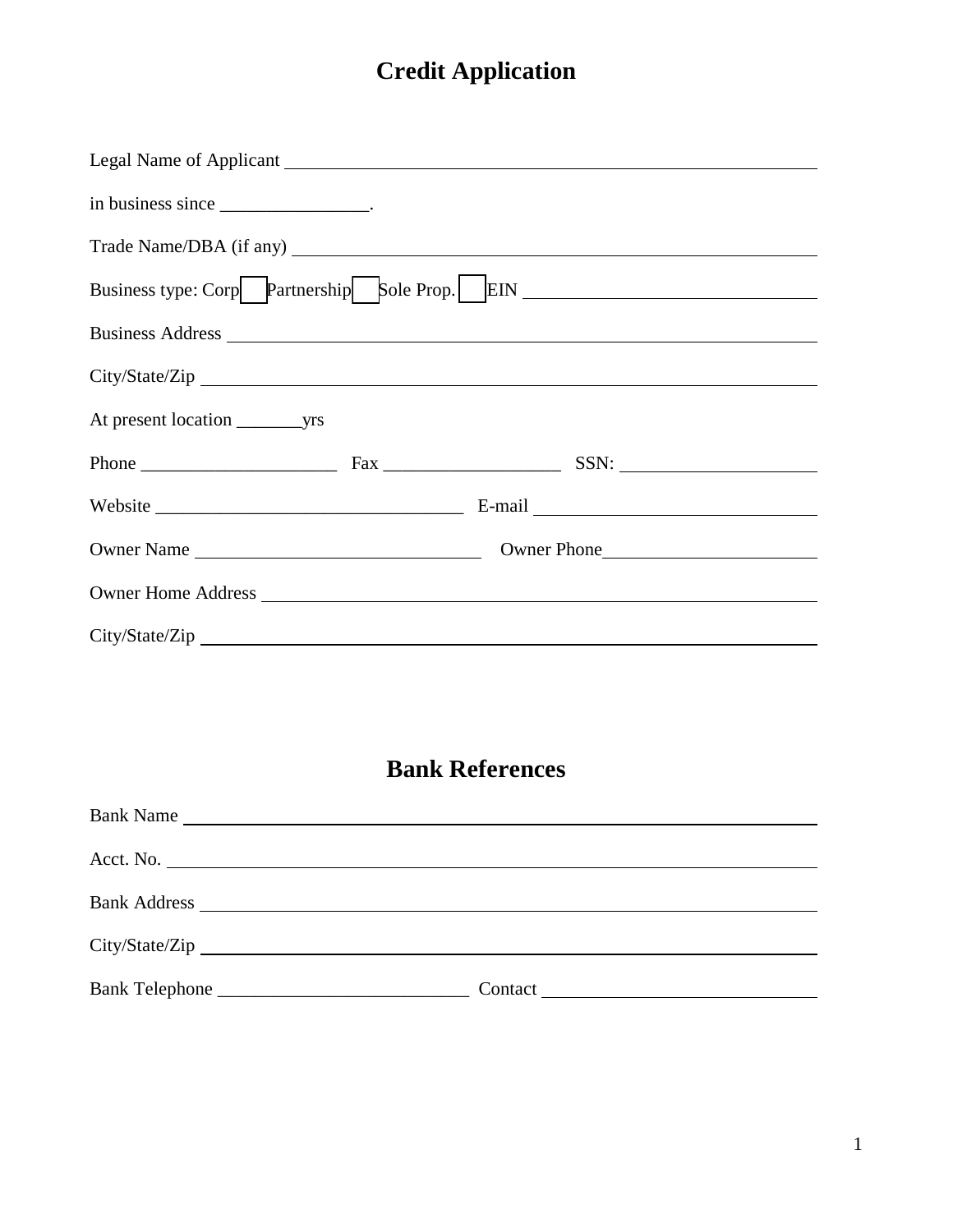## **Trade References**

| <b>Reference 1:</b> |                |  |
|---------------------|----------------|--|
|                     | Name           |  |
|                     |                |  |
|                     |                |  |
|                     | City/State/Zip |  |
| <b>Reference 2:</b> |                |  |
|                     |                |  |
|                     |                |  |
|                     |                |  |
|                     |                |  |
| <b>Reference 3:</b> |                |  |
|                     |                |  |
|                     |                |  |
|                     |                |  |
|                     | City/State/Zip |  |

Applicant warrants that all statements on this form are true and correct and are made for the purpose of obtaining credit. Applicant authorizes Batik Textiles to request credit information from the references herein listed or other sources pertaining to Applicant's financial responsibility.

Signature:

Printed Name: University of Printed Name:

Date